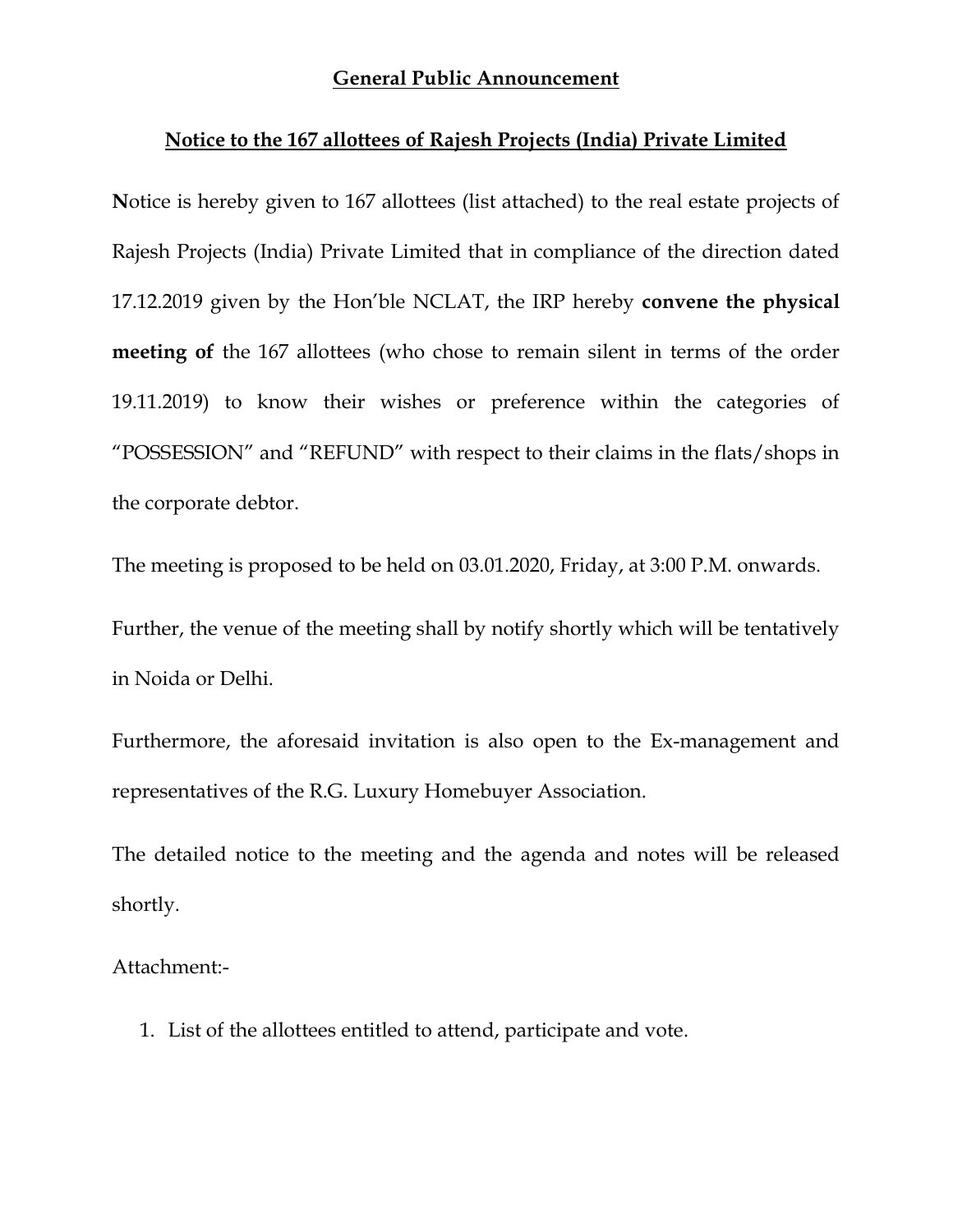| S.No.          | Name of flat/unit/shop allottee          | <b>Details of Property</b> |                    |
|----------------|------------------------------------------|----------------------------|--------------------|
|                |                                          | <b>Tower</b>               | Flat/Unit / ShopNo |
| 1              | Brijraj Singh                            | E                          | 1904               |
| $\overline{2}$ | Raju Laik & Chandrani Laik               | $\mathbf{B}$               | 905                |
| $\overline{3}$ | Atul Purohit & Ritika Pareek             | $\mathbf{F}$               | 1806               |
| $\overline{4}$ | Praveen Kumar Tiwary                     | $\bf{B}$                   | 2103               |
| 5              | Rahul Dhawan and Rashmi Dhawan           | B                          | 1505               |
| 6              | Vipina Gupta                             | D                          | 1504               |
| 7              | Awadhesh Kumar & Babita Thakur           | B                          | 307                |
| 8              | Bharti Saxena                            | D                          | 1107               |
| 9              | Juhi Khandelwal & Sonam khandelwal       | A                          | 1405               |
| 10             | Mukat Lal Sharma & Raj Kumar             |                            |                    |
|                | Sharma                                   | E                          | 707                |
| 11             | Santanu Kumar Samanta                    | $\mathbf F$                | 308                |
| 12             | Dhirendra Kumar Jha & Tanika Priya       | B                          | 1903               |
| 13             | Kanishak Varshney                        | H                          | 602                |
| 14             | Phoolwati & Bhagwan Das                  | G                          | 607                |
| 15             | Indrajeet Kumar                          | A                          | 1506               |
| 16             | Chhattar Pal Singh                       | F                          | 1906               |
| 17             | Girish Chandra Prasad                    | M                          | 801                |
| 18             | Hitesh Sharma                            | E                          | 2504               |
| 19             | Shamik Choudhary                         | $\mathbf C$                | 2320               |
| 20             | Sushma Suri                              | A                          | 501                |
| 21             | Vishnu Kant Agrawal                      | B                          | 407                |
| 22             | <b>Ritesh Kumar</b>                      | G                          | 2203               |
| 23             | Aman Khullar & Chandrika Khullar         | $\mathbf C$                | 2201               |
| 24             | Pooja Sharma                             | B                          | 1807               |
| 25             | Mukesh Jindal                            | $\mathbf{F}$               | 2106               |
| 26             | Rajneesh Kakkar & Varsha kakkar          | A                          | 1802               |
| 27             | Garima Sharma & Satish Chandra<br>Pandey | G                          | 1808               |
| 28             | Subhasis Panja                           | M                          | 2201               |
| 29             | Rajni singh & Ankit B Singh              | $\mathbf{B}$               | 2207               |
| 30             | Lata maji and tanmoy maji                | G                          | 803                |
| 31             | R.Ramadas & R.Hema                       | $\mathbf{A}$               | 1707               |
| 32             | Praveen Kumar Upadhyay                   | D                          | 1201               |
| 33             | R. Hema & R. Ramadas                     | A                          | 1707               |
| 34             | Renu Narang                              | $\overline{B}$             | 104                |
| 35             | Sameep Mehta & Jyotisha                  | A                          | 901                |
| 36             | Sumit Singh                              | A                          | 703                |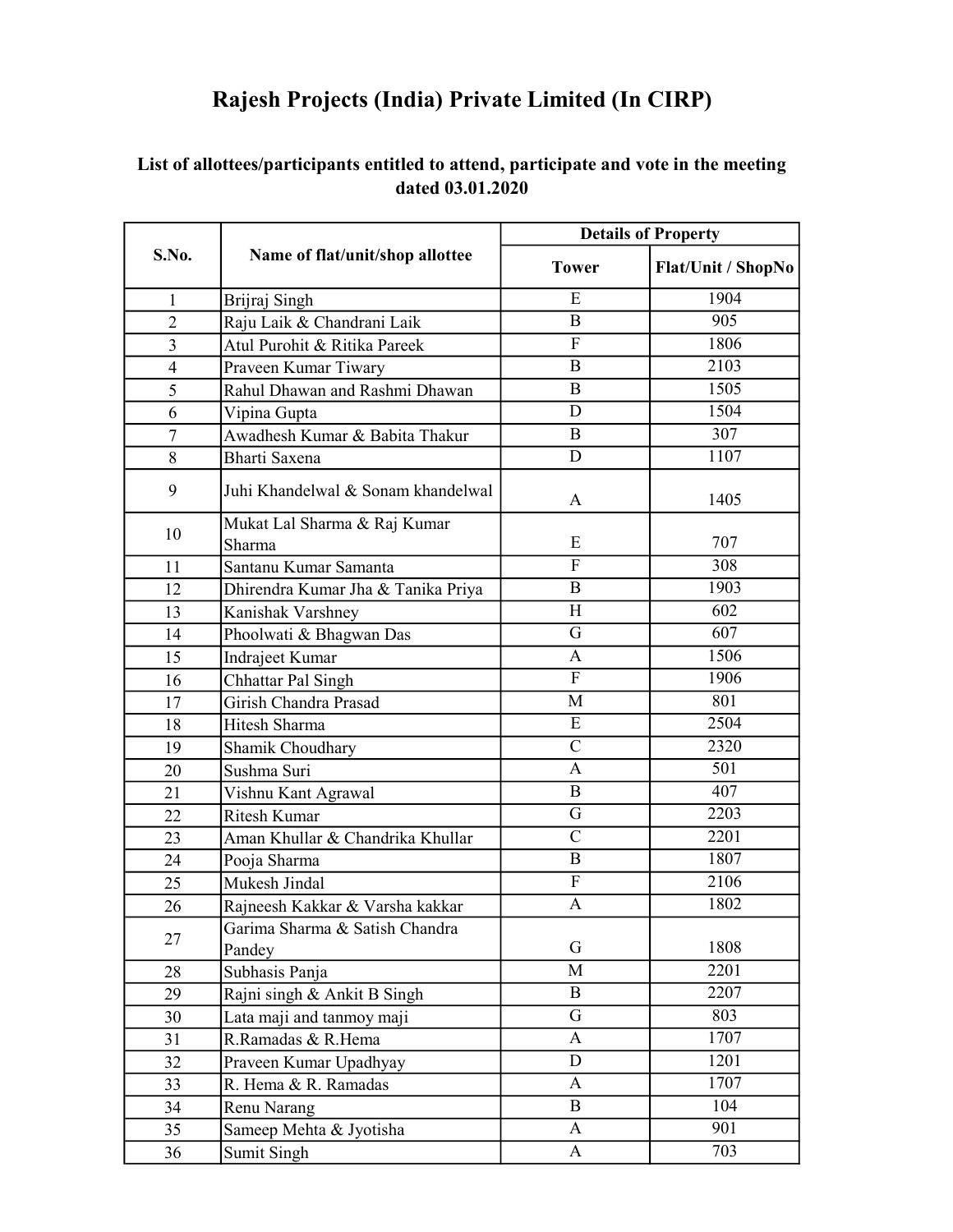|       | Name of flat/unit/shop allottee    | <b>Details of Property</b> |                           |
|-------|------------------------------------|----------------------------|---------------------------|
| S.No. |                                    | <b>Tower</b>               | <b>Flat/Unit / ShopNo</b> |
| 37    | Ashutosh Gupta & Amita Gupta       | E                          | 302                       |
| 38    | Lalit Mohan Gupta & Mayank Gupta   | $\mathbf B$                | 1602                      |
|       | Sarat Chandra Panda                |                            |                           |
| 39    | $\&$                               |                            |                           |
|       | Satya Narayan Panda                | A                          | 1706                      |
| 40    | Manorama Srivastava                | A                          | 1402                      |
| 41    | Vipul Kumar                        | H                          | 2006                      |
| 42    | Yogesh Bansal                      | D                          | 2005                      |
| 43    | Esha Sen Gupta & S. Sen Gupta      | H                          | 2101                      |
| 44    | Dinesh Kumar                       | $\mathbf B$                | 1408                      |
| 45    | Mahendra Kumar Singh & Punam       |                            |                           |
|       | Kumari                             | D                          | 1808                      |
| 46    | Naresh Kumar Naveen                | A                          | 2703                      |
| 47    | Preeti Kansal & Sandeep Kansal     | G                          | 2501                      |
| 48    | Kakali Bhattacharya & Rajendu      |                            |                           |
|       | bhattacharya                       | A                          | 2401                      |
| 49    | Atul Kumar & Nidhi Sharma          | H                          | 1905                      |
| 50    | Yatish Agarwal                     | $\mathbf B$                | 204                       |
| 51    | Rajendra Prasad Srivastava & Rohit |                            |                           |
|       | Srivastava                         | A                          | 2206                      |
| 52    | Rajesh Jain                        | D                          | 706                       |
| 53    | Subhasish Sarkar                   | G                          | 702                       |
| 54    | Amit Kumar                         | D                          | 1801                      |
|       | Amit Raghuvanshi                   |                            |                           |
| 55    | $\&$                               |                            |                           |
|       | Rupal Raghuvanshi                  | D                          | 1901                      |
|       | Anakshi Agrawal                    |                            |                           |
| 56    | $\&$                               |                            |                           |
|       | Udai Agrawal                       | D                          | 1906                      |
| 57    | Pulkit Goyal                       | B                          | 902                       |
| 58    | Mukesh Dwivedi & Neeraj Dwivedi    | $\mathbf C$                | 808                       |
| 59    | Pooja Singh & Raj Shekhar Singh    | D                          | 1103                      |
| 60    | Sumit Kumar & Ritika Ghai          | M                          | 1905                      |
| 61    | Sachin Kaw                         | G                          | 1107                      |
|       | Anshuman Kaushik                   |                            |                           |
| 62    | $\&$                               |                            |                           |
|       | Ratna Shukla                       | B                          | 1403                      |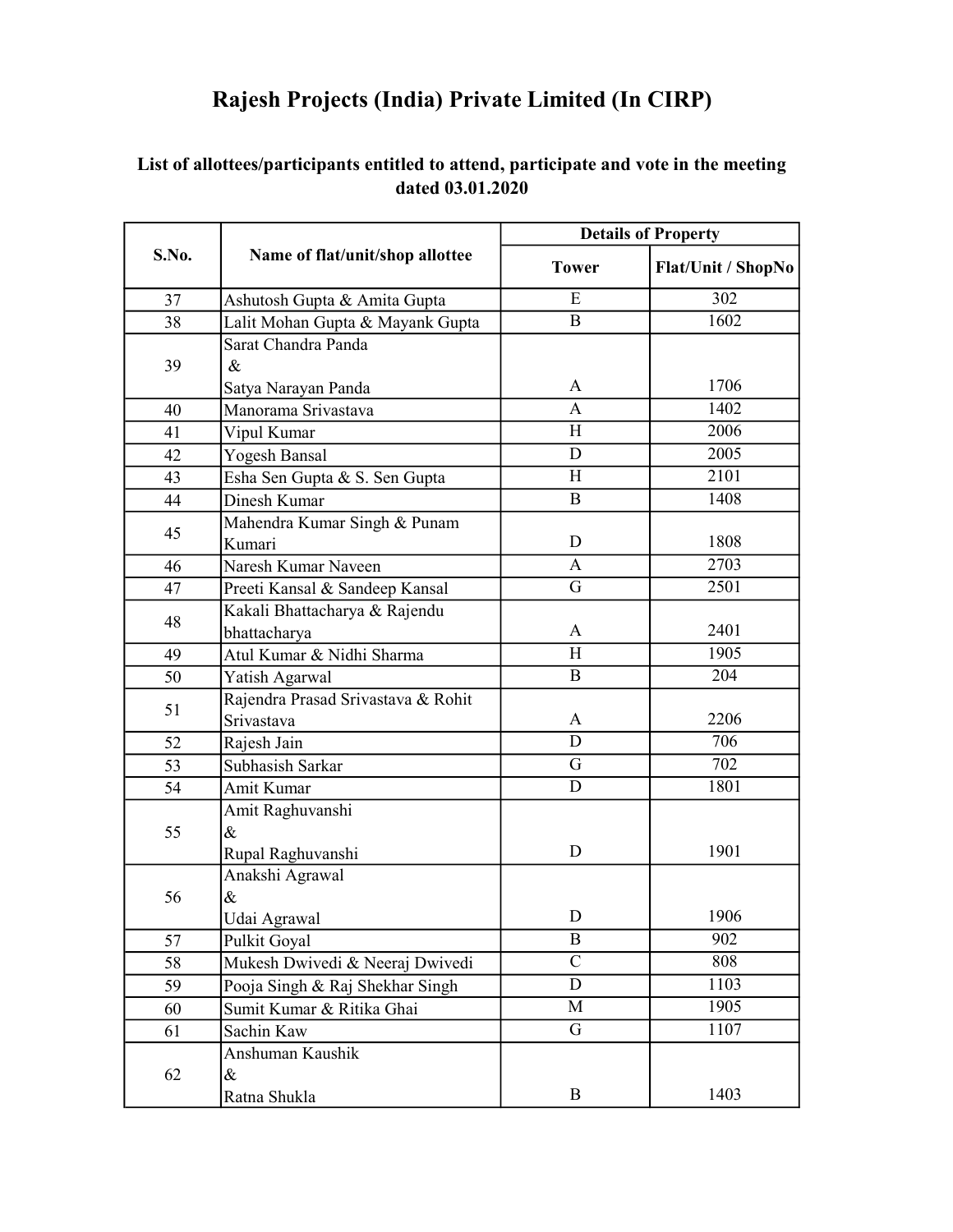| S.No. | Name of flat/unit/shop allottee   | <b>Details of Property</b> |                    |
|-------|-----------------------------------|----------------------------|--------------------|
|       |                                   | <b>Tower</b>               | Flat/Unit / ShopNo |
|       | Rakesh Sihag                      |                            |                    |
| 63    | $\&$                              |                            |                    |
|       | Nidhi Sihag                       | M                          | 1803               |
| 64    | Anju Goel & Ajay Kumar Goel       | B                          | 704                |
| 65    | Ajay Kumar Jain                   | K                          | 603                |
| 66    | Ajoy Kumar Sharma & Sunita Sharma | A                          | 2207               |
| 67    | Alok Arora & Reshu Agarwal        | D                          | 2502               |
| 68    | Aman Khanna                       | H                          | 2106               |
| 69    | Amit Kumar Gupta                  | H                          | 12A01              |
| 70    | Arun Kumar Pandey & Janki Pandey  | G                          | 808                |
| 71    | Charu Aggarwal & Atul Aggarwal    | H                          | 1203               |
| 72    | Gaurav Shukla & Mridu Shukla      | H                          | 702                |
| 73    | H.C.Jain(HUF)                     | $\bf K$                    | 707                |
| 74    | Kripa Shankar Shukla              | H                          | 1503               |
| 75    | Atul Aggarwal                     | A                          | 805                |
|       | Praveen Kumar Gupta               |                            |                    |
| 76    | $\&$                              |                            |                    |
|       | Rashmi Gupta                      | $\mathcal{C}$              | 2406               |
|       | Reena Nagar                       |                            |                    |
| 77    | $\&$                              |                            |                    |
|       | Rahul Verma                       | B                          | 1802               |
|       | Rahul Mishra                      |                            |                    |
| 78    | $\&$                              |                            |                    |
|       | Monika Mishra                     | Ε                          | 1404               |
| 79    | Rajeev Tandon                     | $\overline{C}$             | 1106               |
| 80    | Rohit Anand                       | B                          | 2005               |
| 81    | Varun Taneja and Rani Taneja      | G                          | 2307               |
| 82    | Vinod Goel                        | $\rm H$                    | 106                |
| 83    | Dr Vinod Tiwari                   | $\mathsf{C}$               | 602                |
| 84    | Ajay Kumar & Ritu Dobhal          | $\mathbf{A}$               | 2503               |
| 85    | Akash Suman & Neha Suman          | $\overline{C}$             | 1208               |
| 86    | Manju Gupta                       | $\mathbf C$                | 2504               |
| 87    | Naresh Kumar                      | ${\bf E}$                  | 1607               |
| 88    | Narinder Kumar & Prabha Tomar     | $\mathbf C$                | 607                |
|       | Priyanka Jain                     |                            |                    |
| 89    | $\&$                              |                            |                    |
|       | Dhan Prakash Jain                 | A                          | 503                |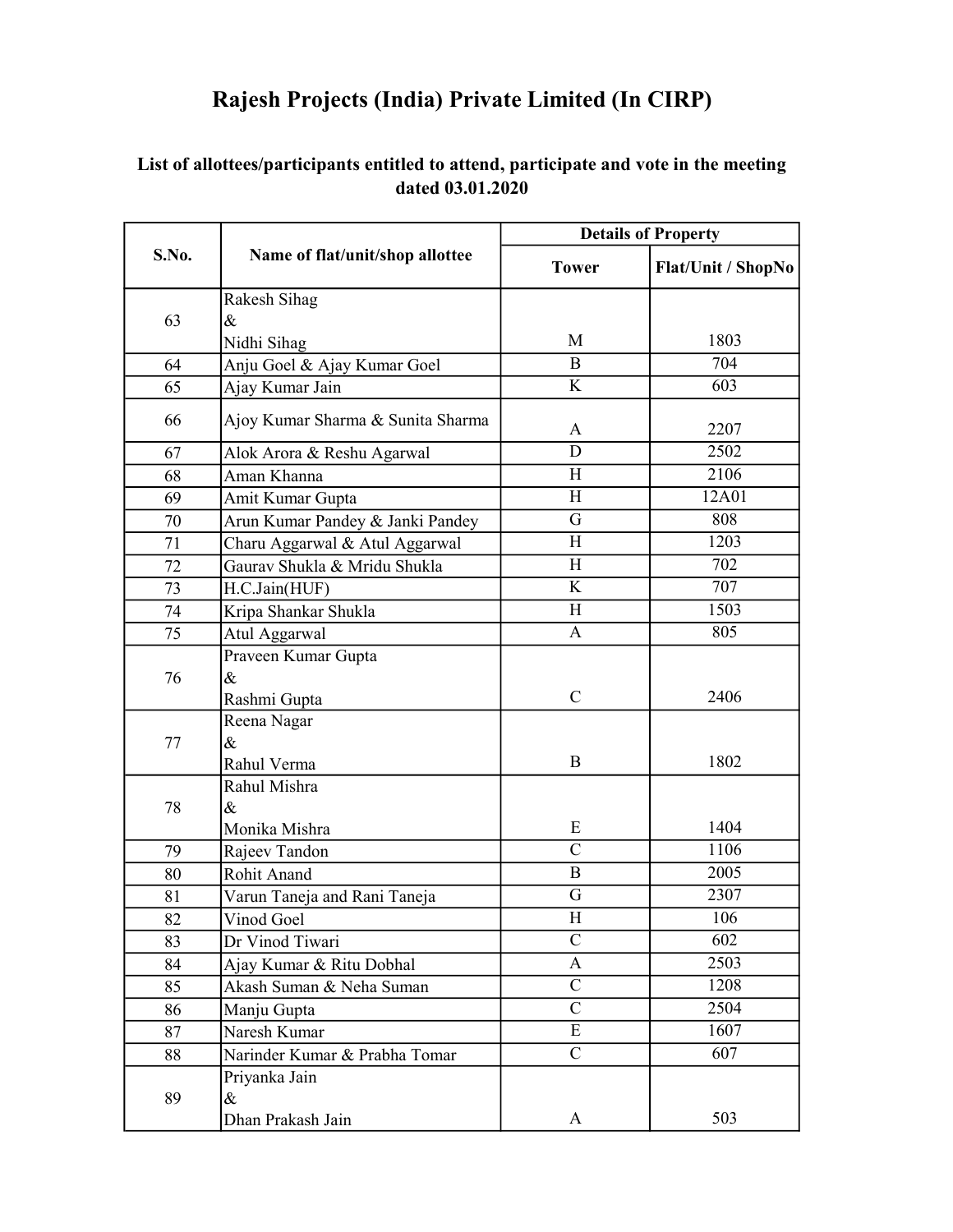| S.No. | Name of flat/unit/shop allottee | <b>Details of Property</b> |                    |
|-------|---------------------------------|----------------------------|--------------------|
|       |                                 | <b>Tower</b>               | Flat/Unit / ShopNo |
|       | Shobha Dutta                    |                            |                    |
| 90    | $\&$                            |                            |                    |
|       | Satyajit Dutta                  | ${\bf F}$                  | 2508               |
|       | Yogesh Seth                     |                            |                    |
| 91    | $\&$                            |                            |                    |
|       | Dimple Seth                     | B                          | 1706               |
| 92    | Bhavika Gupta & Praveen Gupta   | H                          | 2205               |
| 93    | Jitendra Kumar & Maya Bharti    | $\overline{G}$             | 402                |
| 94    | Mukesh Sagar                    | M                          | 1806               |
|       | Prem Narayan Shivhare           |                            |                    |
| 95    | $\&$                            |                            |                    |
|       | Raushan Kumar                   | ${\bf F}$                  | 402                |
| 96    | Rajeev Kumar                    | H                          | 706                |
| 97    | Rajesh Shukla                   | $\overline{E}$             | 801                |
|       | Shashi Bhushan Gandhi           |                            |                    |
| 98    | $\&$                            |                            |                    |
|       | Sunita Gandhi                   | A                          | 104                |
|       | Sunil Kumar                     |                            |                    |
| 99    | $\&$                            |                            |                    |
|       | Meenakshi                       | ${\bf F}$                  | 1903               |
|       | Vipul Gupta                     |                            |                    |
| 100   | $\&$                            |                            |                    |
|       | Madhu Gupta                     | $\mathbf B$                | 107                |
| 101   | Avi Jain                        | A                          | 2706               |
|       | Ayush Bhatteja                  |                            |                    |
| 102   | $\&$                            |                            |                    |
|       | Rashmi Bhatteja                 | $\mathcal{C}$              | 302                |
| 103   | Rajesh Kher                     | H                          | 606                |
| 104   | Rakesh Kumar Singh              | M                          | 1002               |
| 105   | Sandeep Bal                     | M                          | 1605               |
|       | Sanjay Gandhi                   |                            |                    |
| 106   | $\&$                            |                            |                    |
|       | Nikita Gandhi                   | A                          | 103                |
|       | Savitri Devi                    |                            |                    |
| 107   | $\&$                            |                            |                    |
|       | Amit Kumar                      | E                          | 1606               |
| 108   | Subhash Khowal                  | D                          | 2004               |
| 109   | Umesh Chandra Prasad            | M                          | 601                |
| 110   | Amit Kumar Bhaumik              | $\overline{F}$             | 1802               |
| 111   | Jai Pal Singh & Pinkey Singh    | $\rm K$                    | 1203               |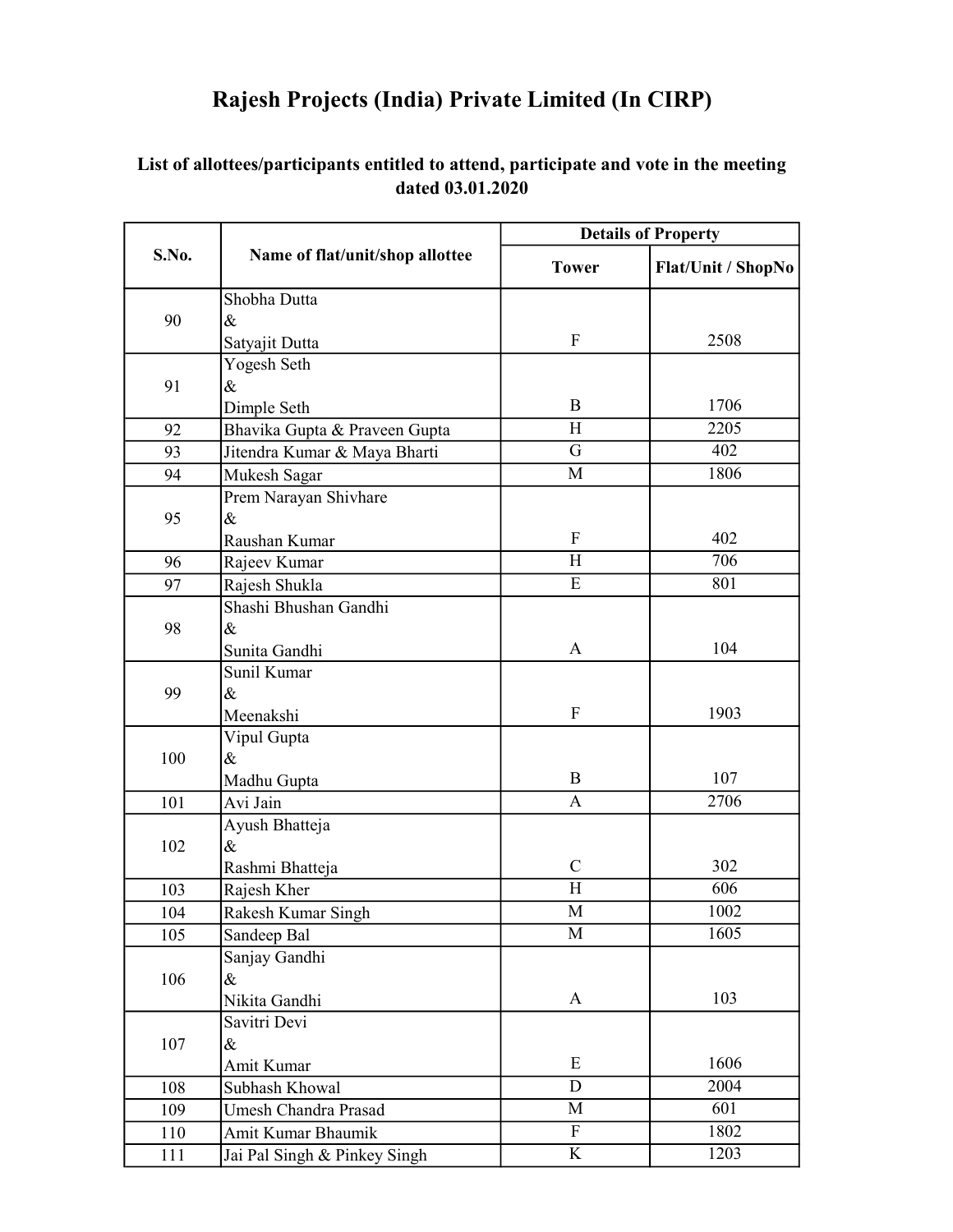| S.No. | Name of flat/unit/shop allottee         | <b>Details of Property</b> |                    |
|-------|-----------------------------------------|----------------------------|--------------------|
|       |                                         | <b>Tower</b>               | Flat/Unit / ShopNo |
| 112   | Vivek Singh & Shraddha Singh            | D                          | 1203               |
| 113   | Rakesh Suman                            | D                          | 1003               |
| 114   | Sandeep Gupta & Renu Gupta              | A                          | 3004               |
| 115   | Praveen Gupta                           | $\overline{B}$             | 2502               |
| 116   | Priyank Pandey<br>$\&$<br>Shilpa Pandey | H                          | 2806               |
| 117   | Ratnesh Deepak                          | $\mathbf{F}$               | 2206               |
| 118   | Aman Gupta                              | ${\bf F}$                  | 105                |
| 119   | Aman Gupta                              | $\overline{F}$             | 106                |
| 120   | Aman Gupta                              | $\overline{F}$             | 2602               |
| 121   |                                         | $\overline{F}$             | 2605               |
|       | Aman Gupta<br>Col B S Chauhan           |                            |                    |
| 122   | Pratibha Chauhan                        | G                          | 2708               |
| 123   | Kusum Gupta                             | M                          | 107                |
| 124   | Kusum Gupta                             | M                          | 108                |
| 125   | Mayank Goyal                            | $\overline{F}$             | 103                |
| 126   | Mayank Goyal                            | $\overline{F}$             | 104                |
| 127   | Ruby Gupta                              | $\mathbf B$                | 108                |
| 128   | Alok Goel                               | G                          | 305                |
| 129   | Ruby Nagpal<br>$\&$<br>Tarun Nagpal     | H                          | 12A02              |
| 130   | Vishal Goel                             | A                          | 1705               |
| 131   | Jai Prakash                             | D                          | $\overline{1105}$  |
| 132   | Jai Prakash                             | D                          | 1205               |
| 133   | Kiran Sharma                            | $\boldsymbol{\mathrm{F}}$  | 1101               |
| 134   | Sadhna Singh                            | ${\bf F}$                  | 1701 & 1708        |
| 135   | Sadhna Singh                            | $\mathbf{F}$               | 1708               |
| 136   | Jaidev Prashad Singh (HUF)              | $\mathbf{F}$               | 702                |
| 137   | Neha Banka                              | $\overline{F}$             | 801                |
| 138   | Nitin Dhaneshwar<br>$\&$                |                            |                    |
|       | Vaishali Dhaneshwar                     | A                          | 2705               |
| 139   | Richa                                   | $\mathbf{F}$               | 601                |
| 140   | Chand Tara Gupta & Om Narayan<br>Gupta  | B                          | 606                |
| 141   | Geeta Prashad                           | H                          | 408                |
| 142   | Mitu Tiwari & Deeptanshu Tiwari         | M                          | 1103               |